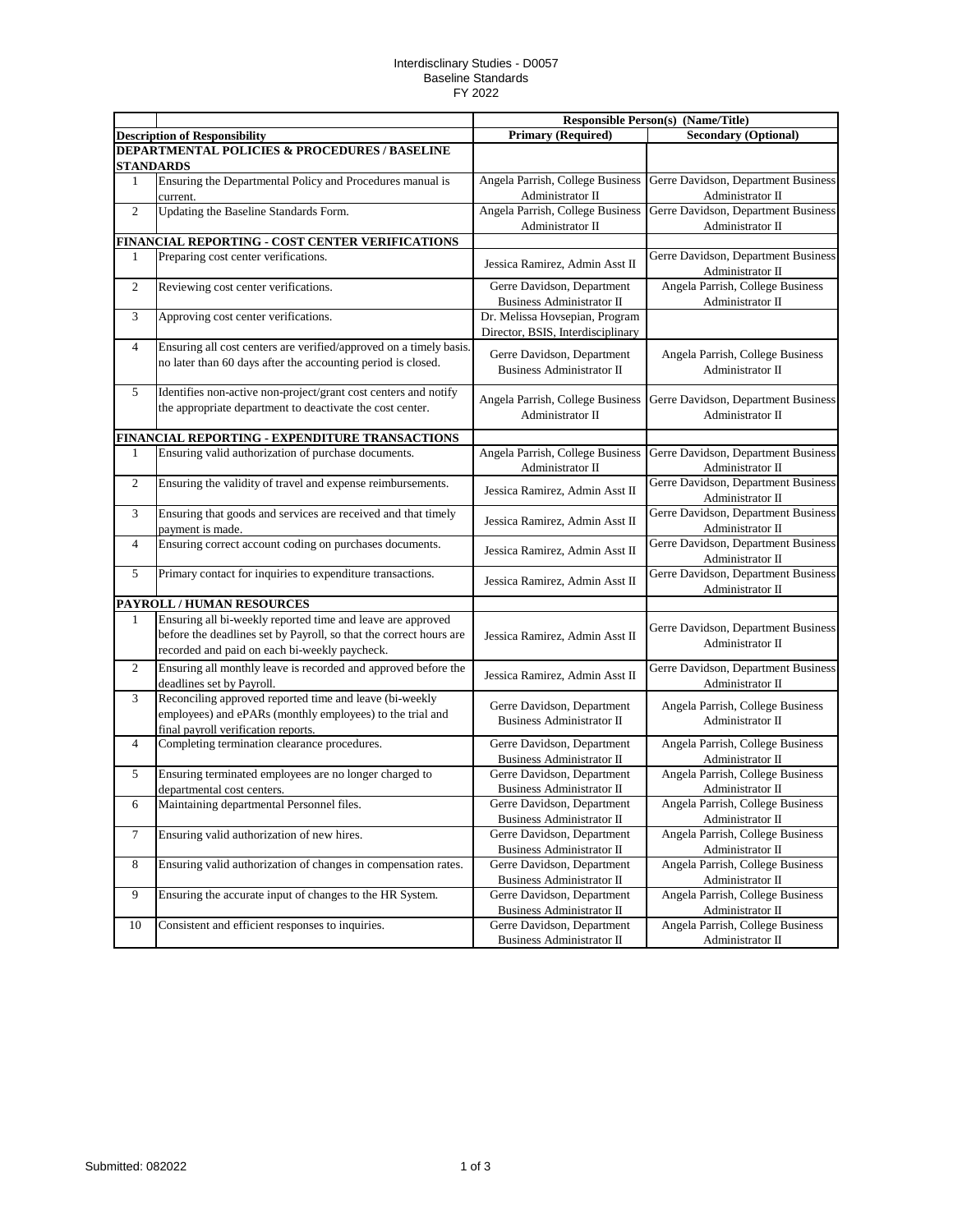## Interdisclinary Studies - D0057 Baseline Standards FY 2022

|                  |                                                                                                                                                                                  | <b>Responsible Person(s) (Name/Title)</b>                      |                                                         |
|------------------|----------------------------------------------------------------------------------------------------------------------------------------------------------------------------------|----------------------------------------------------------------|---------------------------------------------------------|
|                  | <b>Description of Responsibility</b>                                                                                                                                             | <b>Primary (Required)</b>                                      | <b>Secondary (Optional)</b>                             |
|                  | <b>CASH HANDLING</b>                                                                                                                                                             |                                                                |                                                         |
| 1                | Collecting cash, checks, etc.                                                                                                                                                    | Jessica Ramirez, Admin Asst II                                 | Gerre Davidson, Department Business<br>Administrator II |
| $\overline{2}$   | Prepares Departmental Deposit Form.                                                                                                                                              | Jessica Ramirez, Admin Asst II                                 | Gerre Davidson, Department Business<br>Administrator II |
| 3                | Approves Departmental Deposit Form.                                                                                                                                              | Jessica Ramirez, Admin Asst II                                 | Gerre Davidson, Department Business<br>Administrator II |
| $\overline{4}$   | Transports deposit to the Cashiers Office.                                                                                                                                       | Jessica Ramirez, Admin Asst II                                 | Gerre Davidson, Department Business<br>Administrator II |
| 5                | Preparing Journal Entries.                                                                                                                                                       | Gerre Davidson, Department<br><b>Business Administrator II</b> | Gerre Davidson, Department Business<br>Administrator II |
| 6                | Verifying deposits posted correctly in the Finance System.                                                                                                                       | Gerre Davidson, Department<br><b>Business Administrator II</b> | Gerre Davidson, Department Business<br>Administrator II |
| $\tau$           | Adequacy of physical safeguards of cash receipts and<br>equivalent.                                                                                                              | Jessica Ramirez, Admin Asst II                                 | Gerre Davidson, Department Business<br>Administrator II |
| 8                | Ensuring deposits are made timely.                                                                                                                                               | Jessica Ramirez, Admin Asst II                                 | Gerre Davidson, Department Business<br>Administrator II |
| 9                | Ensuring all employees who handle cash have completed Cash<br>Security Procedures or Cash Deposit and Security Procedures<br>training.                                           | Angela Parrish, College Business<br>Administrator II           | Gerre Davidson, Department Business<br>Administrator II |
| 10               | Updating Cash Handling Procedures as needed.                                                                                                                                     | Angela Parrish, College Business<br>Administrator II           | Angela Parrish, College Business<br>Administrator II    |
| 11               | Consistent and efficient responses to inquiries.                                                                                                                                 | Gerre Davidson, Department<br><b>Business Administrator II</b> | Angela Parrish, College Business<br>Administrator II    |
|                  | PETTY CASH                                                                                                                                                                       |                                                                |                                                         |
| 1                | Preparing petty cash disbursements.                                                                                                                                              | N/A                                                            |                                                         |
| $\boldsymbol{2}$ | Ensuring petty cash disbursements are not for more than \$100.                                                                                                                   | N/A                                                            |                                                         |
| 3                | Ensuring petty cash disbursements are made for only authorized<br>purposes.                                                                                                      | N/A                                                            |                                                         |
| $\overline{4}$   | Approving petty cash disbursements.                                                                                                                                              | N/A                                                            |                                                         |
| 5                | Replenishing the petty cash fund timely.                                                                                                                                         | N/A                                                            |                                                         |
| 6                | Ensuring the petty cash fund is balanced after each<br>disbursement.                                                                                                             | N/A                                                            |                                                         |
|                  | <b>CONTRACT ADMINISTRATION</b>                                                                                                                                                   |                                                                |                                                         |
| 1                | Ensuring departmental personnel comply with contract<br>administration policies/procedures.                                                                                      | Gerre Davidson, Department<br><b>Business Administrator II</b> | Angela Parrish, College Business<br>Administrator II    |
|                  | PROPERTY MANAGEMENT                                                                                                                                                              |                                                                |                                                         |
| 1                | Performing the annual inventory.                                                                                                                                                 | Jessica Ramirez, Admin Asst II                                 |                                                         |
| $\overline{2}$   | Ensuring the annual inventory was completed correctly.                                                                                                                           | Jessica Ramirez, Admin Asst II                                 | Angela Parrish, College Business<br>Administrator II    |
| 3                | Tagging equipment.                                                                                                                                                               | IT                                                             |                                                         |
| $\overline{4}$   | Approving requests for removal of equipment from campus.                                                                                                                         | Jessica Ramirez, Admin Asst II                                 | Angela Parrish, College Business<br>Administrator II    |
|                  | <b>DISCLOSURE FORMS</b>                                                                                                                                                          |                                                                |                                                         |
| $\mathbf{1}$     | Ensuring all employees with purchasing influence complete the<br>annual Related Party disclosure statement online.                                                               | Angela Parrish, College Business<br>Administrator II           |                                                         |
| $\overline{2}$   | Ensuring all full time, benefits eligible, exempt faculty and staff<br>complete the Consulting disclosure statement online.                                                      | Angela Parrish, College Business<br>Administrator II           |                                                         |
| 3                | Ensuring that all Principal and Co-Principal Investigators<br>complete the annual Conflict of Interest disclosure statement for<br>the Office of Research and Sponsored Programs | Angela Parrish, College Business<br>Administrator II           |                                                         |
|                  | RESEARCH ADMINISTRATION                                                                                                                                                          |                                                                |                                                         |
| 1                | Verifies that all grant cost centers contain positive budgetary<br>balances.                                                                                                     | N/A                                                            |                                                         |
| 2                | Ensuring that research expenditures are covered by funds from<br>sponsors.                                                                                                       | N/A                                                            |                                                         |